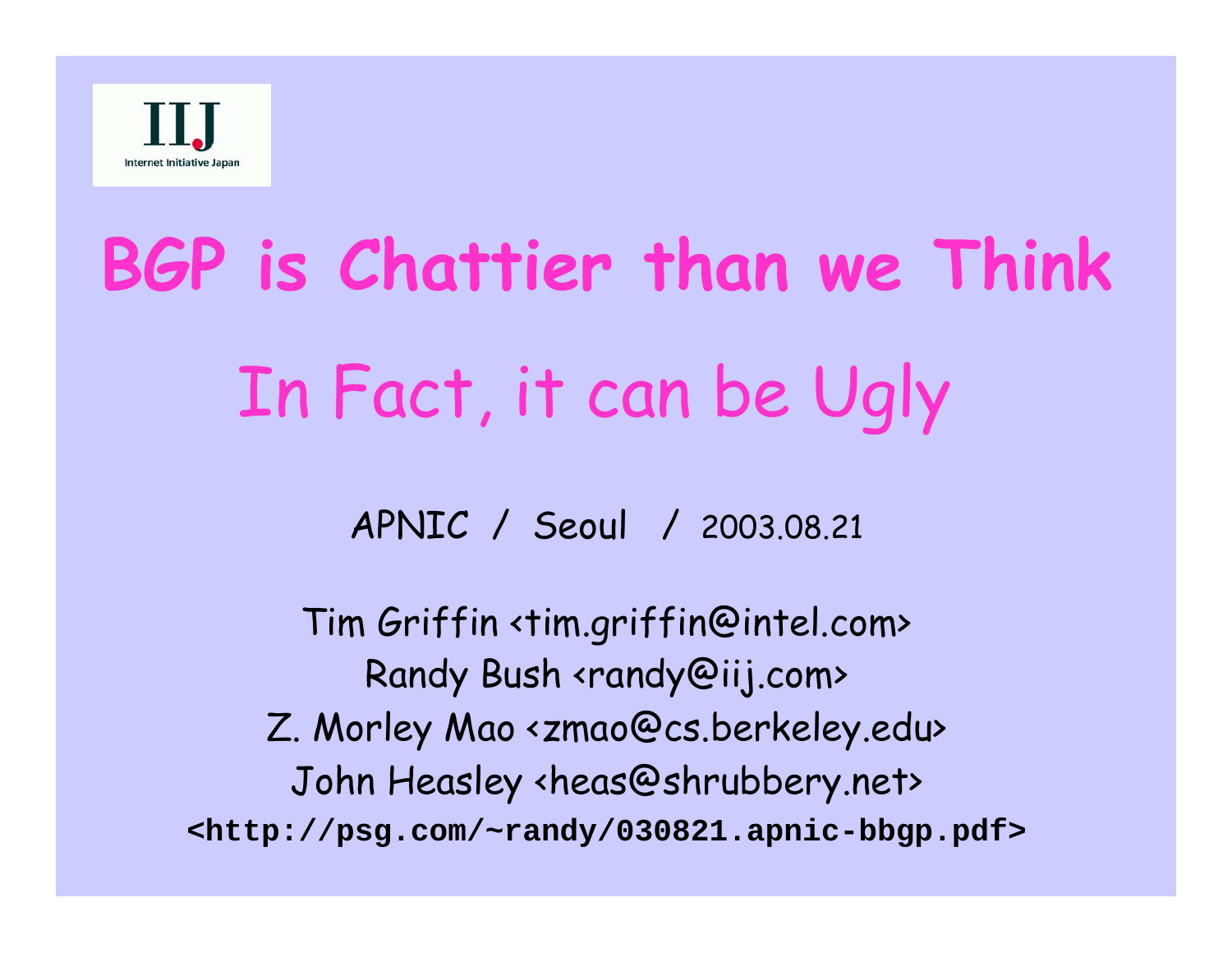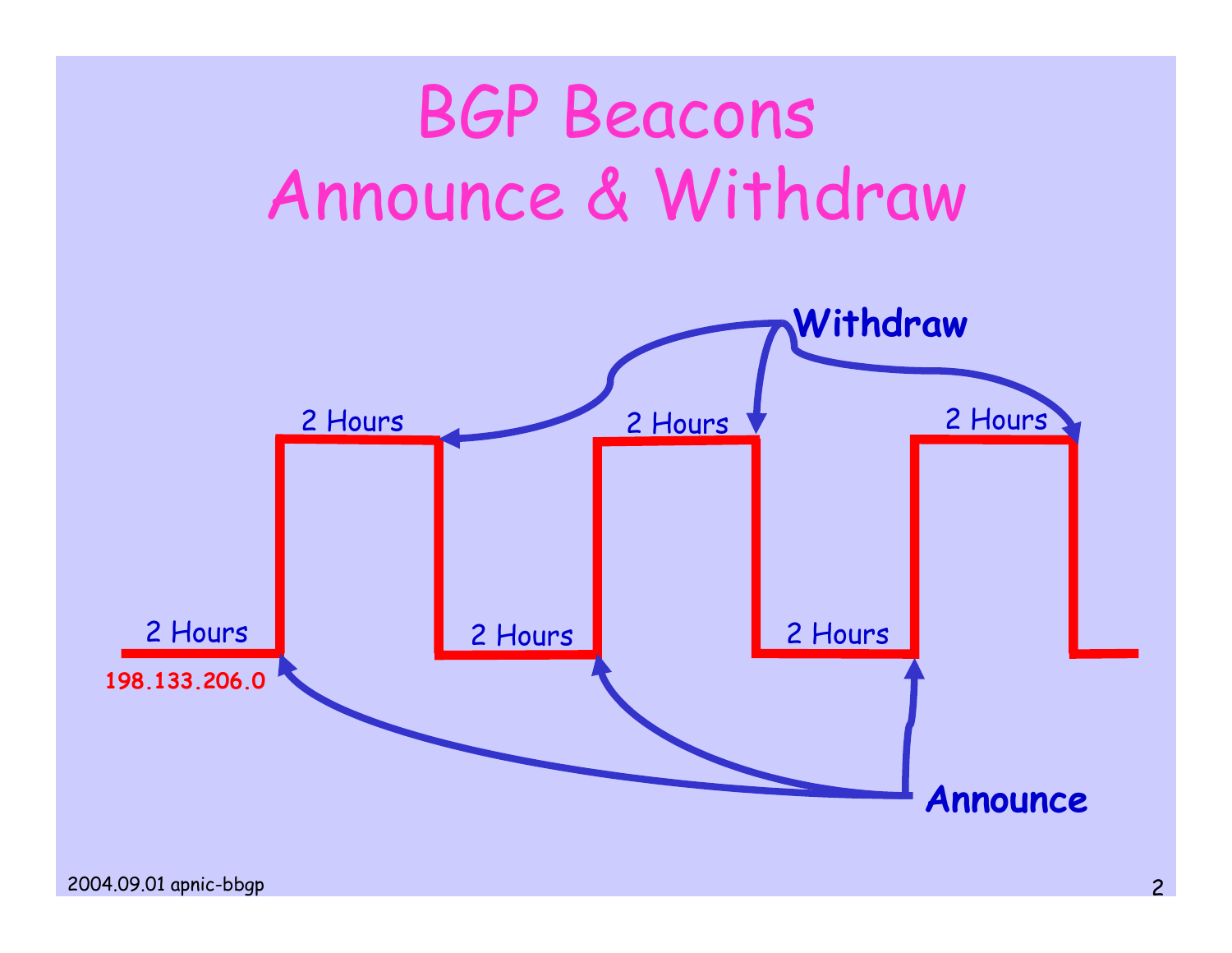## Measurement within One ISP

- •Measure at peering edges of a global ISP
- •Archived (and anonymized)
- •Multi-month study

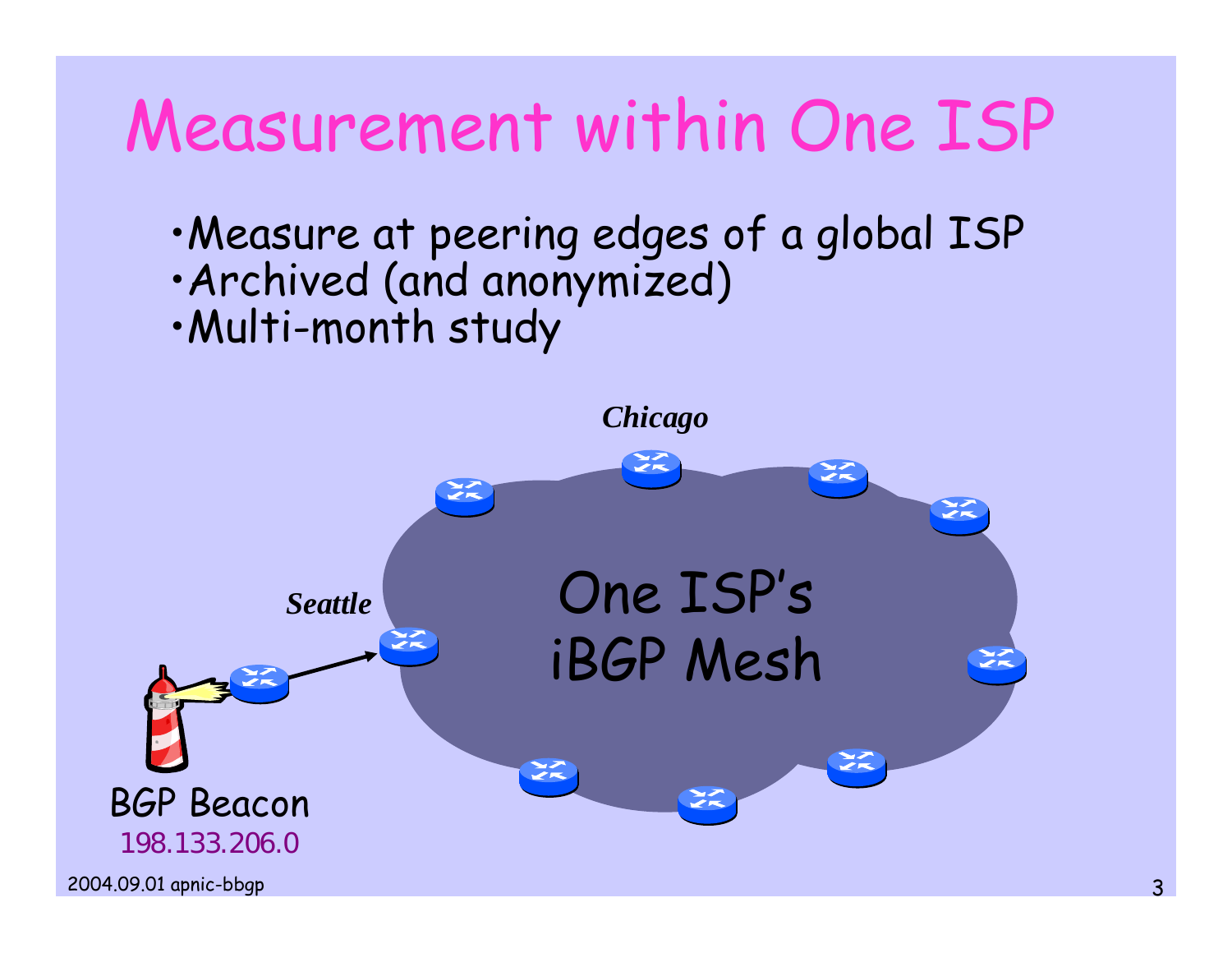## The Sound of Discovery is not "Eureka!".

## It is "Oh \$#@%\$!!!"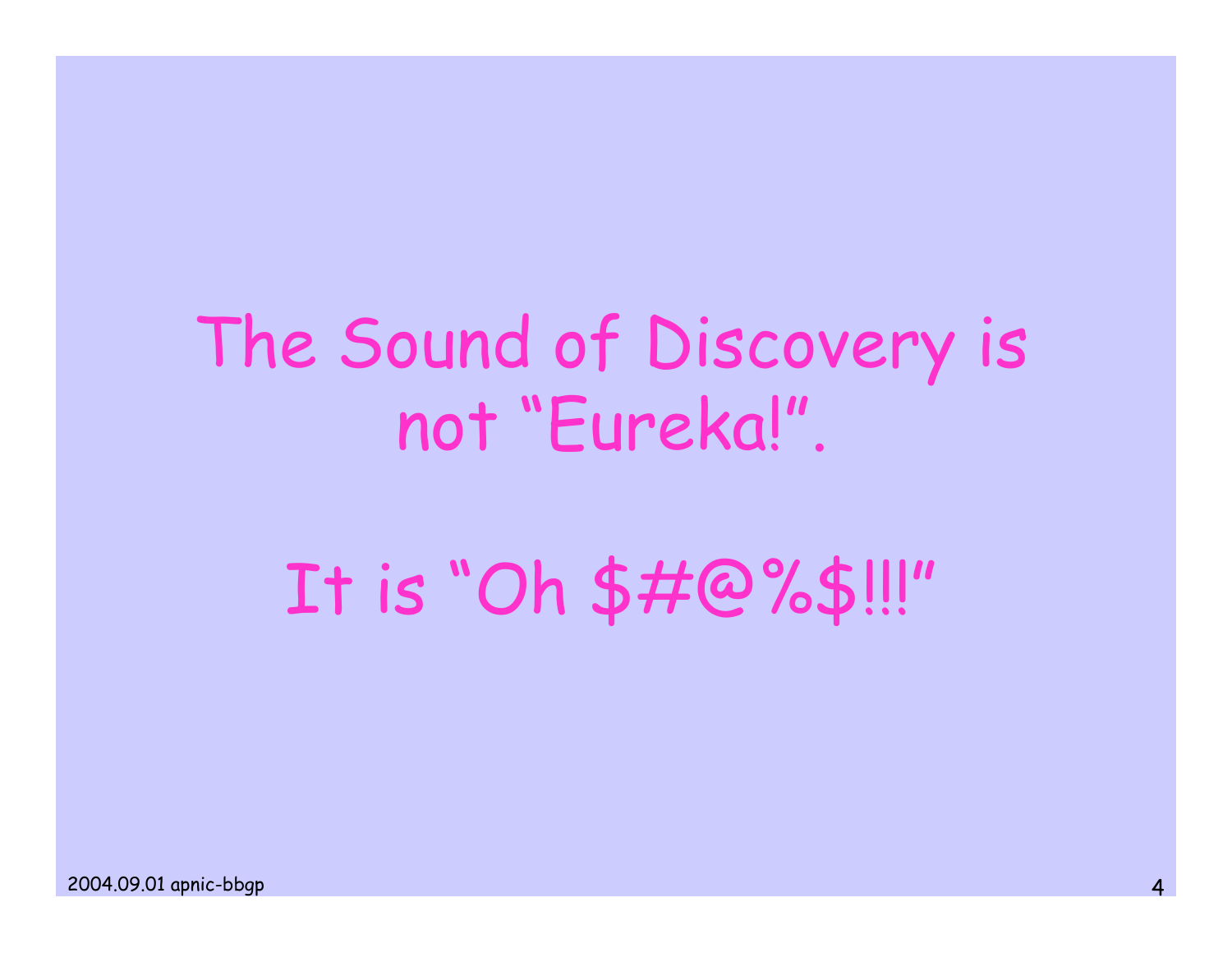### Life Looks Simple in Seattle

**2003-07-01:ANN-event, updateCnt=1, []->[ispA] 20:00:13 A asA 3130**

#### Even if Beacon is Multi-Homed

**2003-07-02:ANN-event, updateCnt=2, [asA,]->[asB] 00:00:31 W00:00:31 A asB 3130**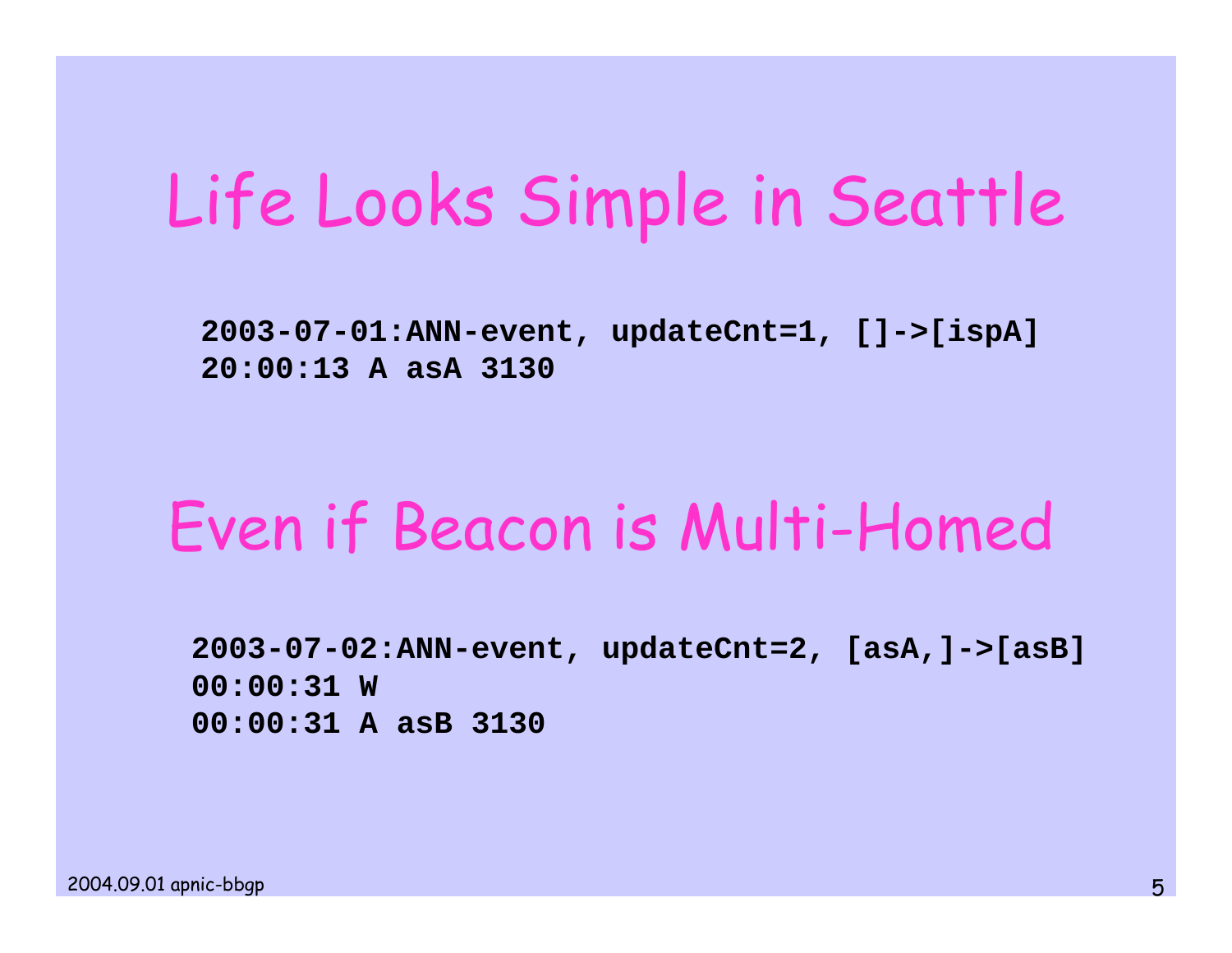## Chicago Sees More Complexity

**2003-07-08:ANN-event, updateCnt=4, []->[ispA] 20:00:24 A asA 3130 3420:00:24 A asA 3130 3320:00:28 A asA 3130 3420:00:34 A asA 3130 33**33 Route **Oscillation**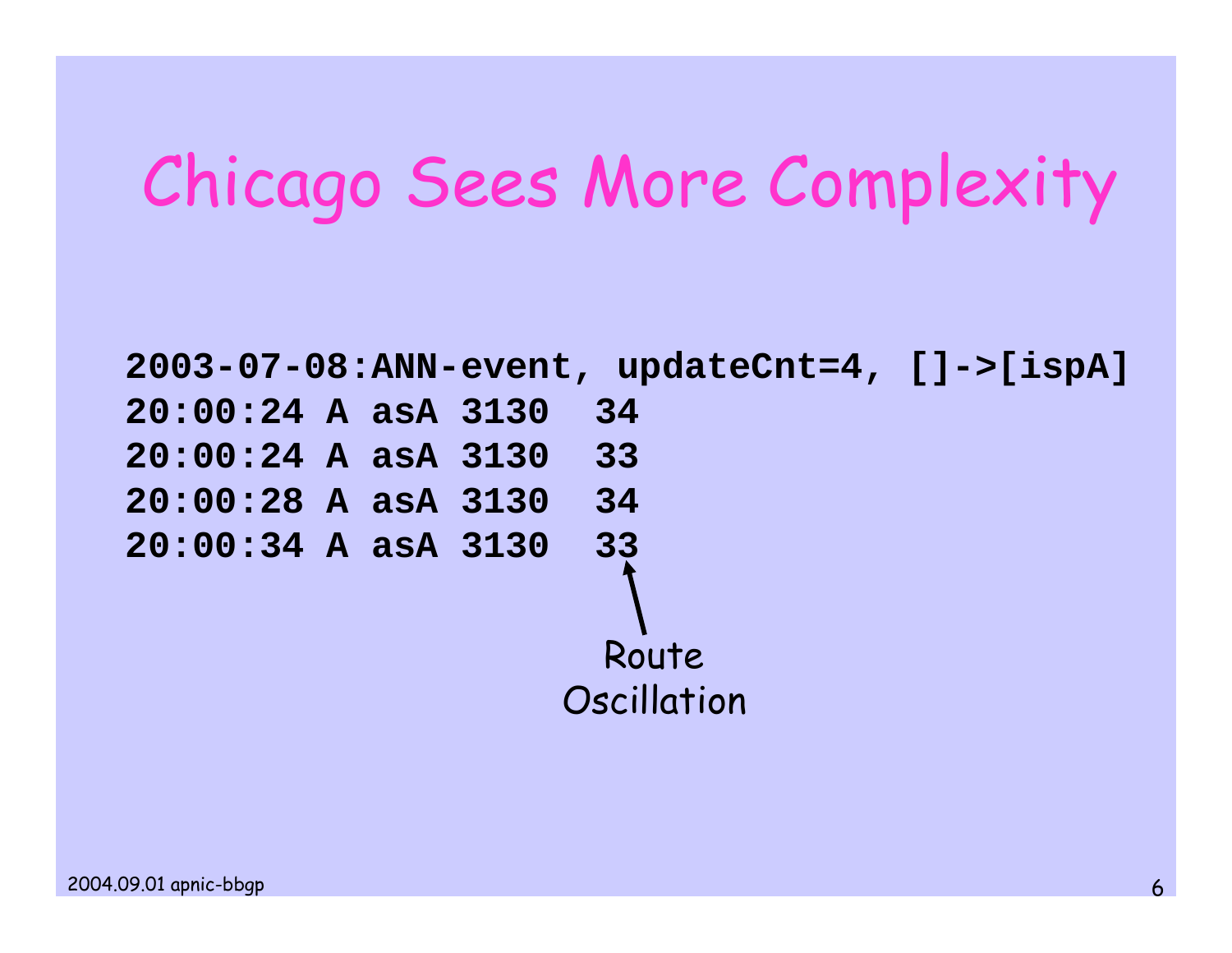#### Much More!

**2003-06-11:ANN-event, updateCnt=41, []->[ispA,ispB]. 13:00:08 A asA asB 3130 3313:00:10 A asA asB 3130 3013:00:17 A asA asB 3130 113:00:18 A asA 3130 3413:00:18 A asA 3130 3313:00:18 W 13:00:19 A asA asB 3130 3013:00:19 A asA 3130 3313:00:19 A asA 3130 3413:00:19 A asA 3130 3313:00:19 A asA asB 3130 3713:00:19 A asA asB 3130 3013:00:19 A asA 3130 3313:00:19 A asA 3130 3413:00:19 A asA 3130 3313:00:19 A asA 3130 3413:00:19 A asA 3130 3313:00:19 A asA asB 3130 3713:00:19 W 13:00:19 A asA 3130 3413:00:19 A asA 3130 3313:00:20 A asA 3130 3413:00:20 A asA 3130 3313:00:20 A asA asB 3130 113:00:20 A asA 3130 3313:00:20 A asA 3130 3413:00:22 A asA 3130 3313:00:23 A asA 3130 3413:00:24 A asA asB 3130 113:00:24 A asA 3130 3413:00:24 A asA asB 3130 2713:00:24 A asA asB 3130 4213:00:24 A asA 3130 3313:00:24 A asA 3130 3413:00:24 A asA asB 3130 2713:00:24 A asA asB 3130 3013:00:24 A asA 3130 3413:00:24 A asA asB 3130 2713:00:25 A asA asB 3130 3013:00:25 A asA 3130 3413:00:26 A asA 3130 33**

41 Events 39 Announcements 2 Withdraws!

In 26 seconds (and that's fast!)

And we don't even charge extra

And the feature-rich vendors tell us that BGP is "Rock solid stable"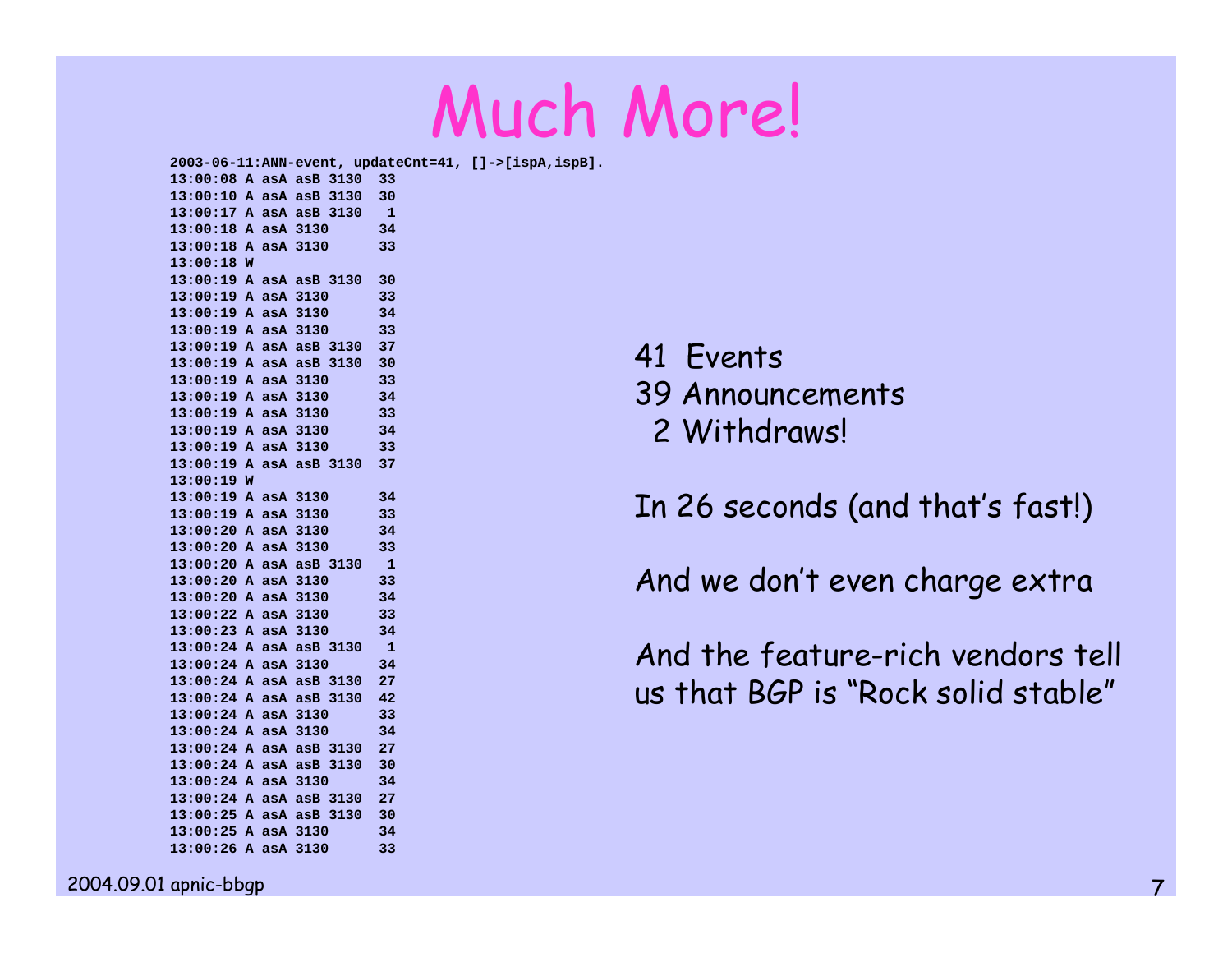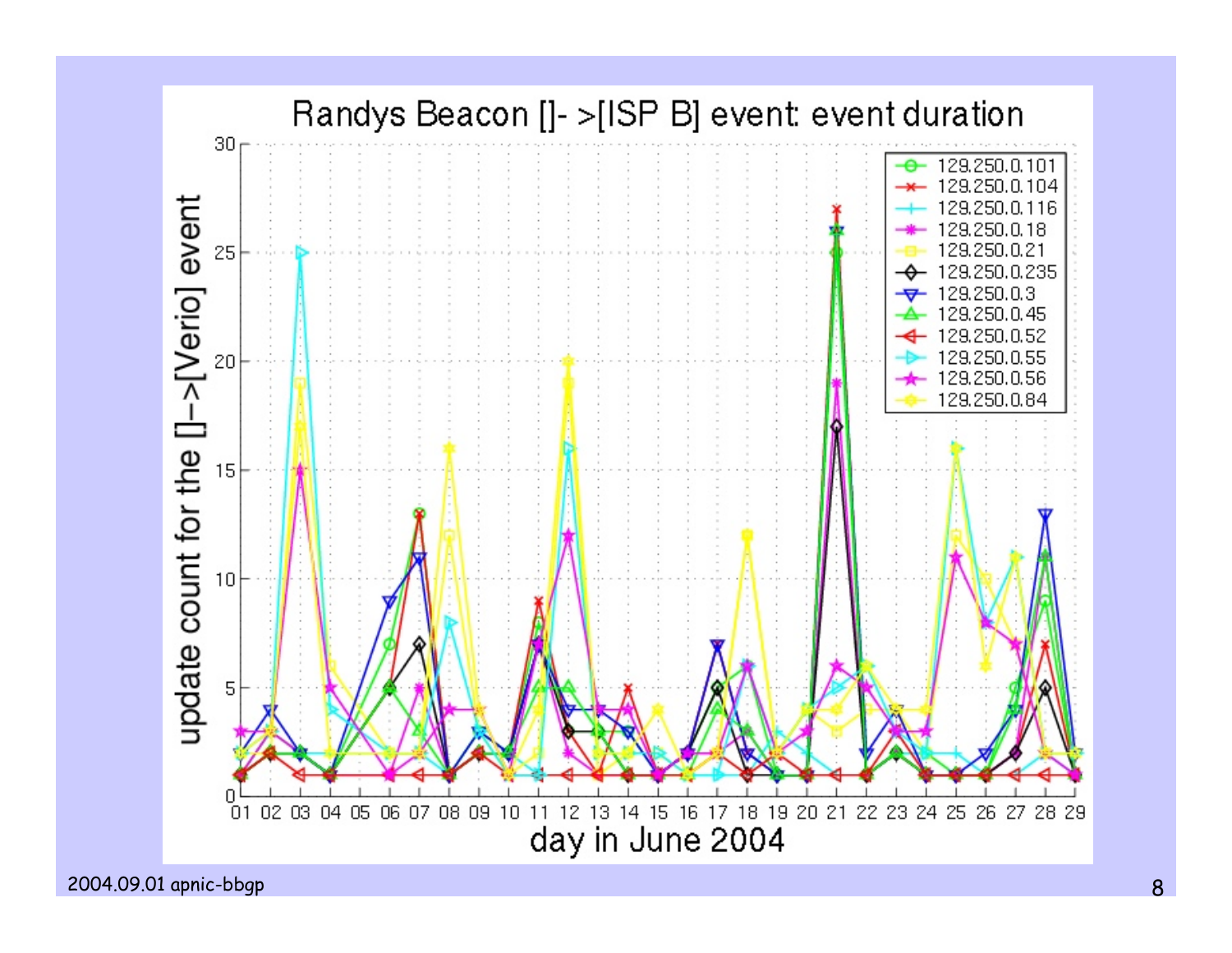